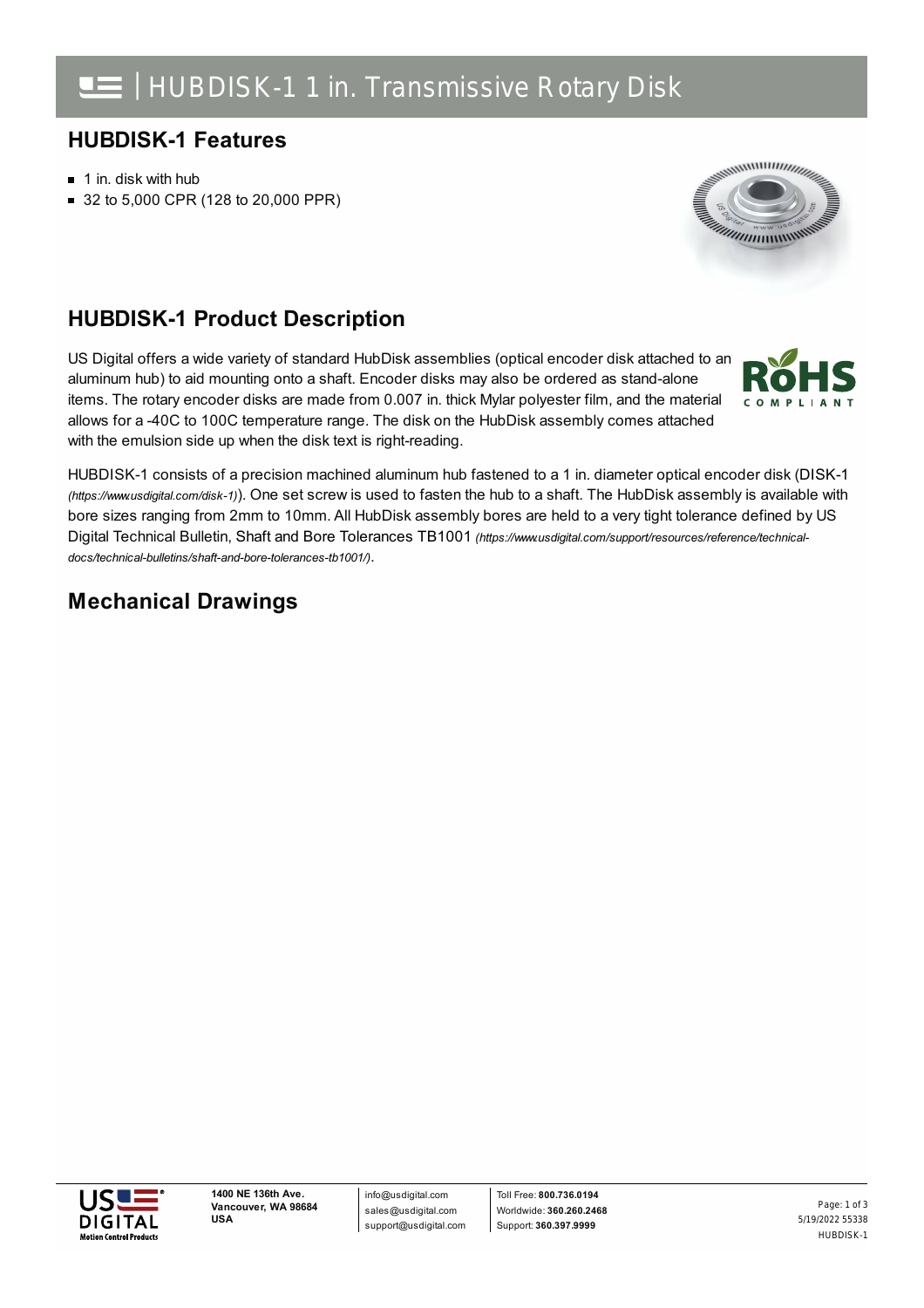



# **Specifications**

### **SPECIFICATIONS**

| Temperature Range                 | $-40C$ to $100C$                                                                                                                                               |
|-----------------------------------|----------------------------------------------------------------------------------------------------------------------------------------------------------------|
| <b>Hub Set Screw</b><br>Torque    | $2-3$ in-lbs                                                                                                                                                   |
| <b>Bore Diameter</b><br>Tolerance | See Technical Bulletin TB1001 (https://www.usdigital.com/support/resources/reference/technical-docs/technical-<br>bulletins/shaft-and-bore-tolerances-tb1001/) |
| Outside Disk<br>Diameter (OD)     | $1" \pm 0.010$ in.                                                                                                                                             |
| <b>Disk Thickness</b>             | 0.007"                                                                                                                                                         |



**1400 NE 136th Ave. Vancouver, WA 98684 USA**

info@usdigital.com sales@usdigital.com support@usdigital.com

Toll Free: **800.736.0194** Worldwide: **360.260.2468** Support: **360.397.9999**

5/19/2022 55338 HUBDISK-1 Page: 2 of 3